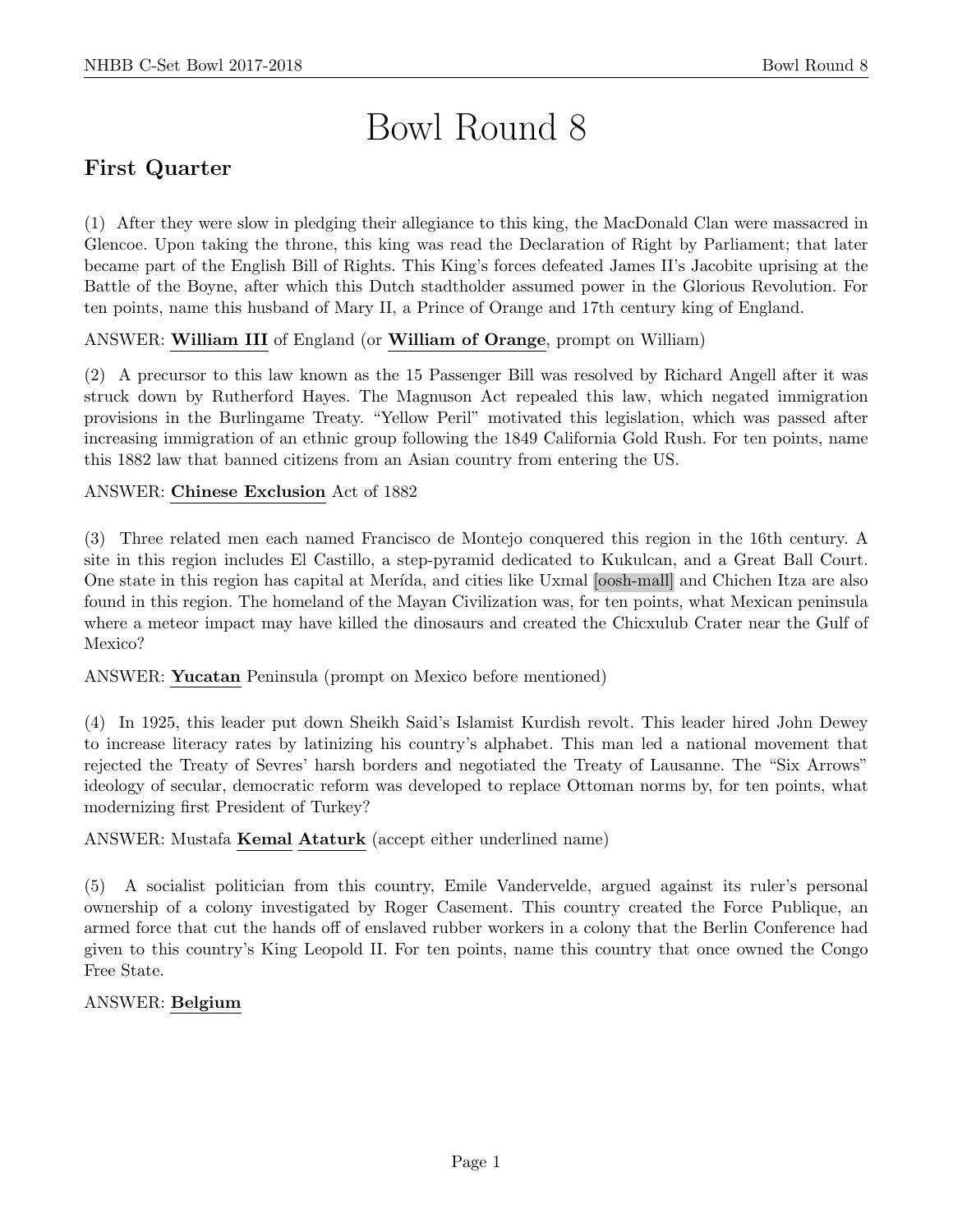(6) A blindfolded man is tied to a post in a print by this artist titled "Nothing To Be Done," part of a series called The Disasters of War that shows violent scenes from the Peninsular War. This artist's painting of Mameluke horsemen in the Puerta del Sol is set one day before another of his works that shows a firing squad aiming at a man in a white shirt outside of Madrid. For ten points, name this Spanish painter of The Third of May, 1808.

#### ANSWER: Francisco Goya y Lucientes

(7) The ship Baltic was assigned to bring troops to this location under the command of Gustavus Fox. The first shots fired from this location were overseen by Abner Doubleday, while Robert Anderson commanded its defense. The Star of the West, a civilian ship, tried to resupply this location three months before it was targeted by cannon fire ordered by P.G.T. Beauregard. For ten points, name this Charleston fort, the site of the first battle of the Civil War.

ANSWER: Fort Sumter (prompt on Charleston and/or South Carolina before "Charleston" is read)

(8) Scipio Aemilianus facilitates dialogue between historical Romans in this author's  $\overline{On}$  the Commonwealth. This author lays out the foundations for a new Roman constitution is On the Laws, which survives in fragments. After this man's execution, Fulvia reportedly stabbed his dead tongue with a hairpin to punish him for speaking the *Philippics* against her husband, Mark Antony. For ten points, name this Roman orator and philosopher who was executed by the Second Triumvirate.

ANSWER: Marcus Tullius Cicero

(9) This activity was the subject of Lee v. Weisman, a 1992 Supreme Court case decided by Anthony Kennedy's late change of opinion. In Engel v. Vitale, the Supreme Court ruled it unconstitutional for officials to encourage this activity; in 2000, the Court expanded that ruling to apply to students leading this activity themselves at football games. The Establishment Clause of the First Amendment forbids, for ten points, what type of public religious expression?

ANSWER: (public) school prayer (prompt on partial answers, like "prayer" and "religious observances at a school")

(10) This specific activity was conceived by Benton MacKaye, who opened its first section from Bear Mountain in 1923. A challenging section of this activity is known as the Hundred-Mile Wilderness. Randall Lee Smith murdered two women performing this action in 1981, and Mark Sanford used this activity to cover up his extramarital affair in 2009. For ten points, name this activity whose complete version can be conducted from Mount Katahdin in Maine to Springer Mountain in Georgia.

ANSWER: hiking the Appalachian Trail (accept equivalents for hiking, such as walking the Appalachian Trail; prompt on "hiking" and other partial, descriptive answers)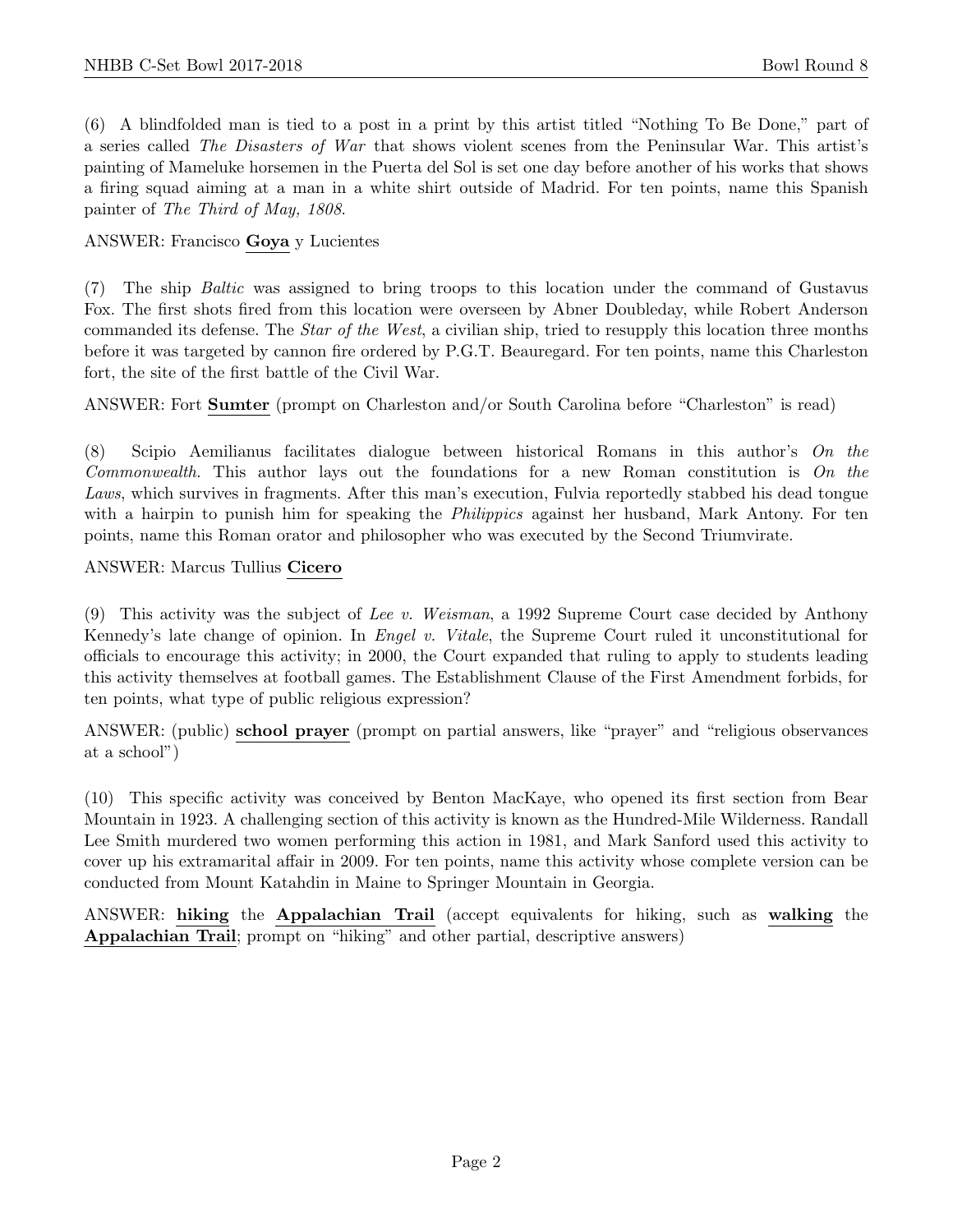## Second Quarter

(1) This band, whose members included Roger Taylor and John Deacon, negotiated with the East German government to use footage from Metropolis in the music video for "Radio Ga Ga." Another song by this band includes the repeated cry "Bismillah!" and opens by asking "Is this the real life? Is this just fantasy?" In 1991, this band's lead singer died 24 hours after announcing his battle with AIDS. For ten points, name this British rock band fronted by Freddie Mercury whose hits included "Bohemian Rhapsody" and "We Are the Champions."

#### ANSWER: Queen

BONUS: The female subject of Queen's 1974 hit "Killer Queen" is described as "a built-in remedy/for" these two world leaders. One of these two men was killed in 1963; the other was deposed in 1964 and died of a heart attack in 1971.

ANSWER: Nikita Khrushchev and John F. Kennedy (accept in either order; prompt if only one is given. Note that "John" isn't required as part of this answer - unlike most JFK questions - because the lyric is "for Khrushchev and Kennedy."

(2) The Glen Grey Act was a precursor to this policy, which Daniel Malan campaigned on. The Suppression of Communism Act was used to quell protests against this policy. A militant fighter against this policy gave the "I am prepared to die speech" in the Rivonia Trial. Oliver Tambo led Umkhonto we Sizwe [oom-KON-toe we SEES-way] to fight this policy, which was ended by F. W. de Klerk and Nelson Mandela. For ten points, name this policy of racial segregation policy in South Afirca whose name means "separateness."

ANSWER: apartheid (prompt on descriptive answers related to racial discrimination, etc. in South Africa)

BONUS: The militant group Umkhonto we Sizwe, or Spear of the Nation, was created in response to this 1960 massacre of protesters at a police station.

#### ANSWER: Sharpeville Massacre

(3) The perpetrator of this event was severely beaten by John Geary and James Parker, before its victim said "Go easy on him, boys." George Cortelyou was unable to prevent this event, which took place at the Temple of Music during the Pan-American Exposition. The perpetrator of this crime was radicalized after hearing Emma Goldman deliver a speech on violence, and used a handkerchief to conceal his revolver. For ten points, name this 1901 crime that elevated Teddy Roosevelt to the presidency.

#### ANSWER: assassination (or murder, shooting, etc.) of William McKinley

BONUS: This anarchist shot McKinley and, despite Emma Goldman's appeal for sympathy, was executed for the crime two months later.

ANSWER: Leon Czolgosz ([chol-gosh], but be lenient)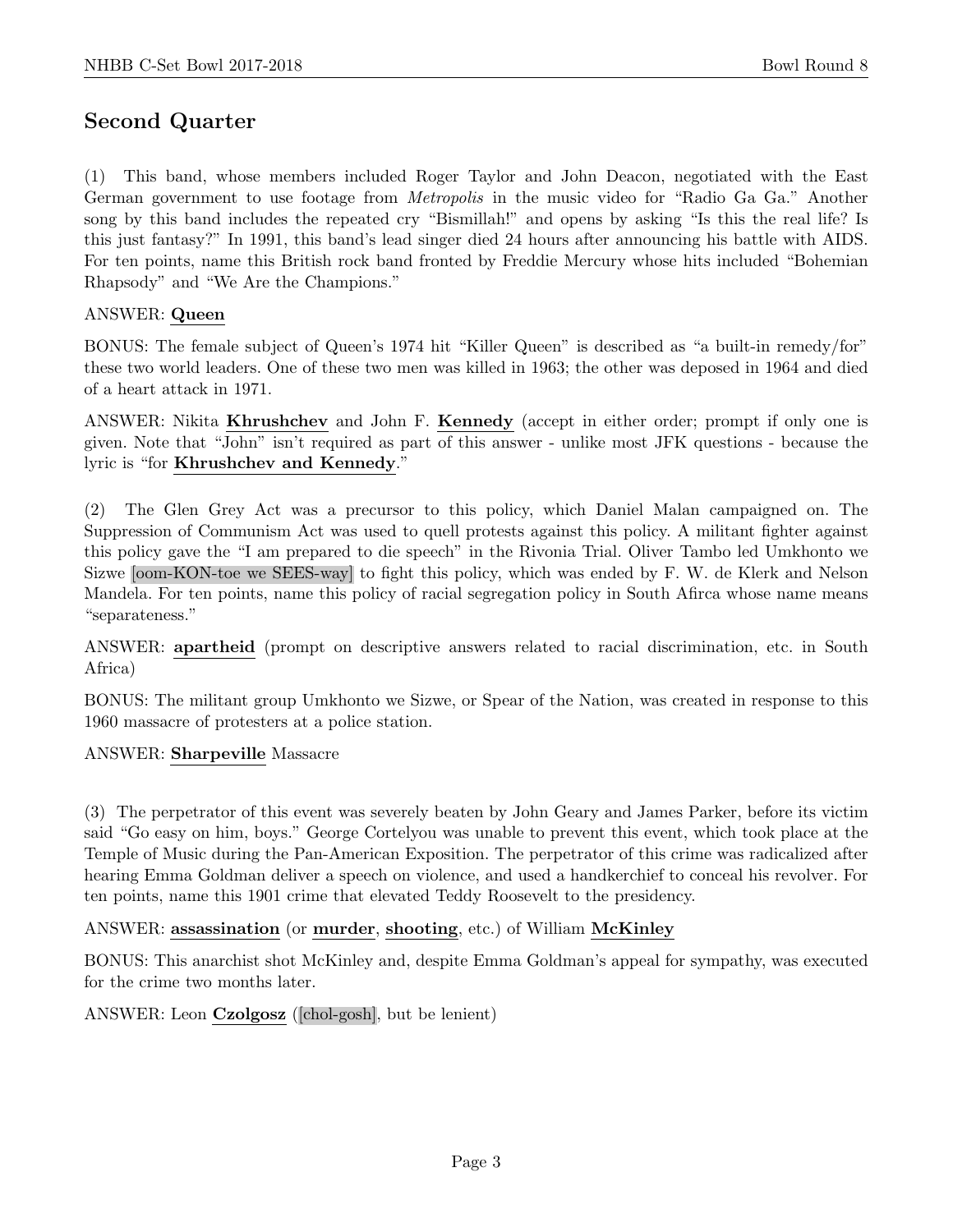(4) These devices, including some installed on Arizona's Mount Bigelow, were improved after Cold War work on monitoring Soviet satellites inspired the development of adaptive optics. Karl Jansky names a series of 27 of these devices in New Mexico that form a Very Large Array. Isaac Newton invented a form of these devices with reduced aberration; that reflecting type improved on the refracting version, which Galileo used to observe the moons of Jupiter. For ten points, name these astronomical devices.

#### ANSWER: telescopes

BONUS: The Very Large Array of telescopes detect signals in this region of the electromagnetic spectrum. This type of wave was first discovered coming from space by Karl Jansky in 1931 at Bell Labs.

#### ANSWER: radio waves

(5) During the third day of this event, James Stockdale commanded a squadron of F-8 fighters, claiming to have "the best seat in the house" for it. The first day of this event involved a DESOTO intelligence mission that was tracked by patrol boats, after which the Turner Joy joined for support. After this incident involving the USS Maddox, Congress passed a resolution giving President Lyndon Johnson sweeping war powers. For ten points, name this 1964 naval confrontation off the coast of Vietnam.

ANSWER: Gulf of Tonkin Incident (accept USS Maddox Incident before "USS Maddox" is read)

BONUS: This longest serving Secretary of Defense urged President Johnson to retaliate after the Gulf of Tonkin Incident.

ANSWER: Robert Strange McNamara

(6) This composer reused a theme from his Gegenliebe in a piece that had to be restarted at its premiere concert, his Choral Fantasy. That concert of this man's works also featured a five-movement symphony depicting a thunderstorm and a piece whose opening motif was used by the Allies to represent "V for Victory" in World War II. The notes G-G-G-E form the "fate knocking on the door" motif in, for ten points, what German composer's fifth of nine symphonies?

#### ANSWER: Ludwig van Beethoven

BONUS: The aforementioned 1808 concert featured Beethoven as the soloist premiering the fourth of his pieces in what genre? Beethoven wrote five in total, the last of which is nicknamed "Emperor."

ANSWER: piano concerto (prompt on "concerto")

(7) William Alden Smith's investigation of this event, held in the Waldorf-Astoria hotel, described it as an "act of God." A stray boat containing the bodies of three victims of this event was discovered a month later by the *Oceanic*. The *Carpathia* arrived to rescue survivors of this event, but only one-third of its victims could have found room in a lifeboat. For ten points, name this 1912 disaster in which an "unsinkable ship" sank on its maiden voyage.

#### ANSWER: sinking of the RMS Titanic

BONUS: Among the Titanic's victims were its architect, Thomas Andrews, and this man, its captain.

#### ANSWER: Edward Smith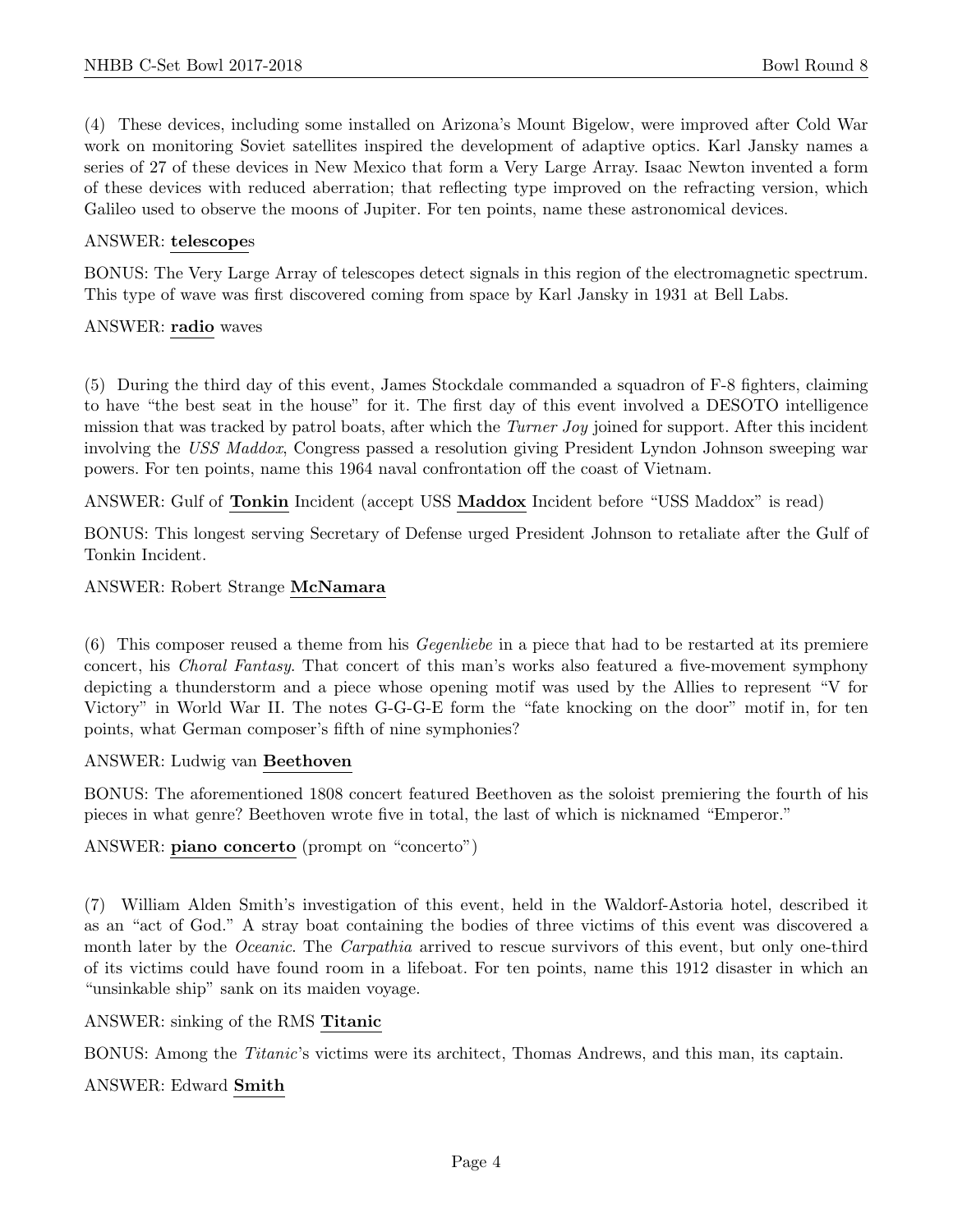(8) These units fought with allied cavalry that were organized into alae. These army units were divided into smaller units called maniples and organized into three layers based on experience. After twenty five years of service in one of these units, a veteran was granted citizenship. Each possessed an eagle standard and they were organized into ten separate cohorts, each commanded by a centurion. Thousands of men fought in, for ten points, what largest unit of the Roman army?

#### ANSWER: legion

BONUS: Entry requirements to the legions were relaxed by this Roman general, a six-time consul and uncle of Julius Caesar. Legionnaires were nicknamed his mules because of the heavy packs he made them wear.

#### ANSWER: Gaius Marius

## Third Quarter

The categories are  $\dots$ 

- 1. American Inventions
- 2. 20th Century European Leaders
- 3. The Opium Wars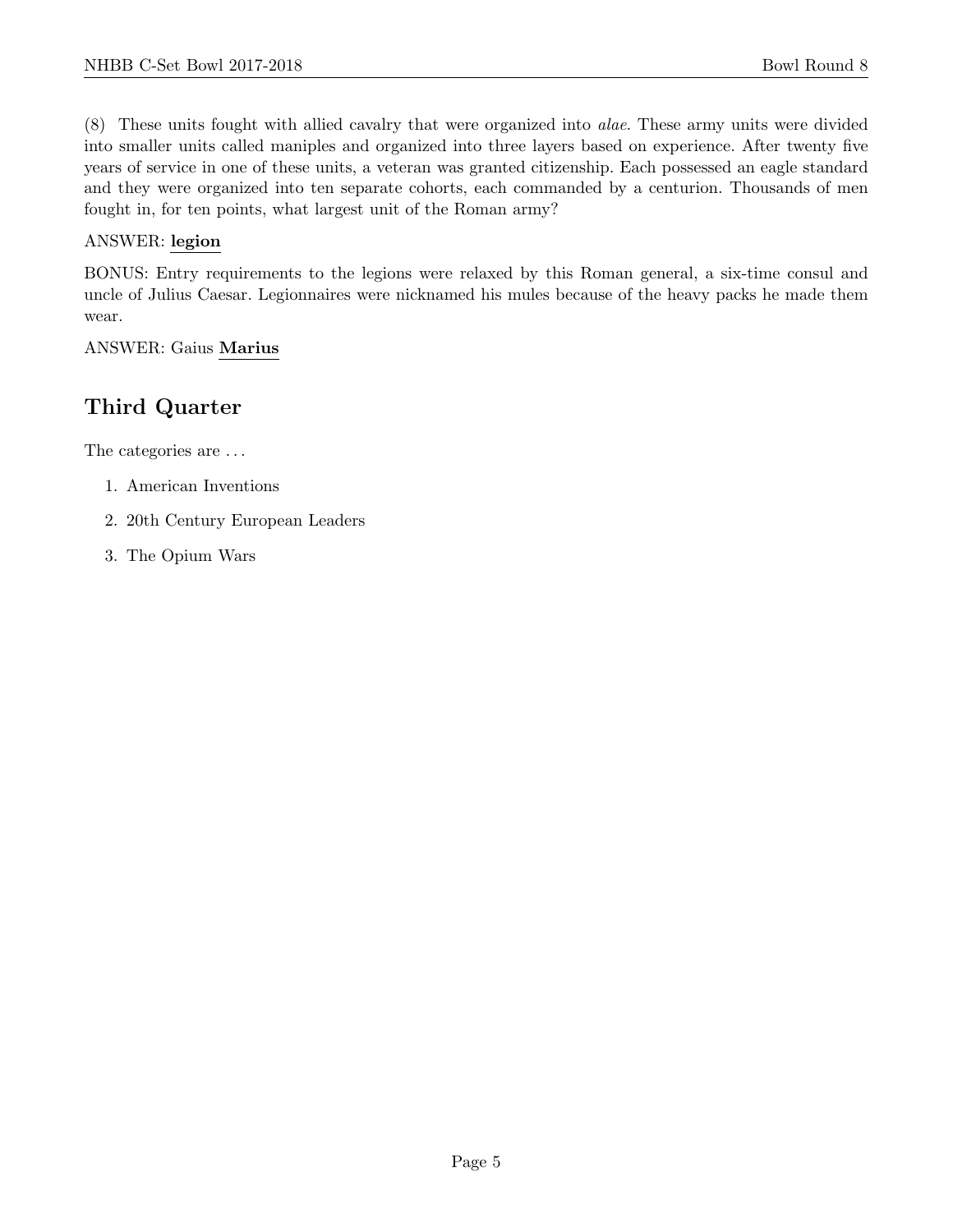AMERICAN INVENTIONS

Name the...

(1) Invention whose patent caused a feud between Elisha Grey and Alexander Graham Bell.

#### ANSWER: telephone

(2) Navigation system based on a series of over 30 satellites that was developed by the US Air Force.

#### ANSWER: GPS (or Global Positioning System)

(3) Ben Franklin invention that protected buildings from damage during storms.

#### ANSWER: lightning rod

(4) Household device made possible by an image dissector developed by Philo Farnsworth.

#### ANSWER: television (or TV)

(5) Inventor of the mechanical reaper who established a manufacturing business in Chicago.

#### ANSWER: Cyrus McCormick

(6) Industry that was greatly improved by Norbert Rillieux's [rill-yoo's] evaporator, which increased the concentration of cane juice.

ANSWER: sugar industry (accept sugarcane)

(7) Four-word phrase transmitted by Samuel Morse from Washington to Baltimore in 1844.

#### ANSWER: What hath God wrought?

(8) Proprietor of the Frying Pan Ranch who invented barbed wire.

#### ANSWER: Joseph Glidden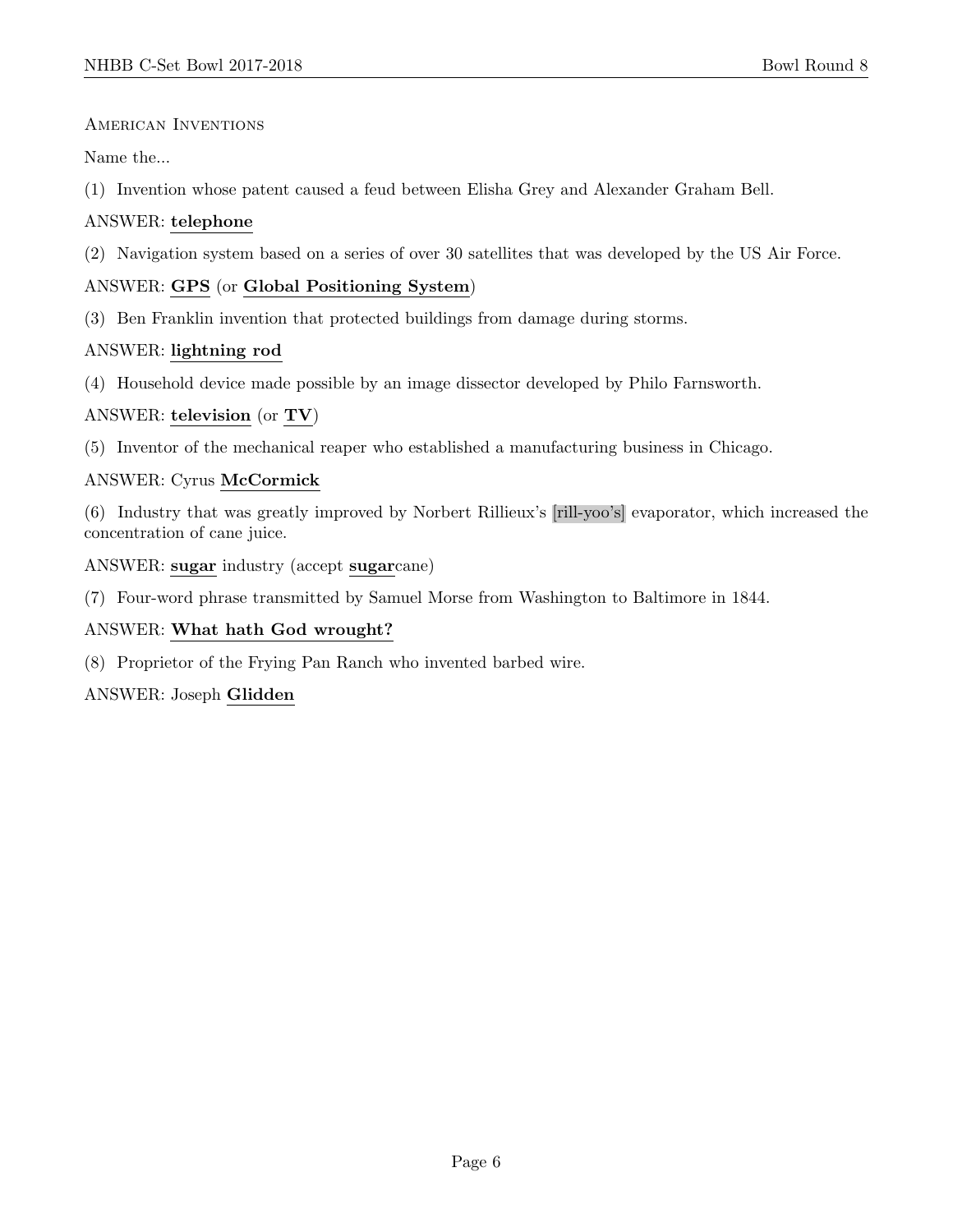20th Century European Leaders

Given information about a leader, name the country in which...

(1) Prime Minister Aldo Moro was kidnapped, murdered, and abandoned in Rome.

#### ANSWER: Italy (or Italian Republic)

(2) Christian X [the tenth] rode through the streets of Copenhagen during Nazi occupation.

#### ANSWER: Denmark

(3) Clement Attlee and the Labour Party created the National Health Service.

ANSWER: United Kingdom of Great Britain and Ireland (accept UK; accept Great Britain; accept England)

(4) Kurt Waldheim was elected President despite lying about his service in the Wehrmacht, which he joined after the Nazis annexed this country.

#### ANSWER: Republic of Austria

(5) Erich Honecker advocated "consumer socialism" and Walter Ulbricht's "New Economic System" ruffled Communist feathers.

#### ANSWER: East Germany (or the German Democratic Republic; prompt on Germany)

(6) Nicolae Ceausescu [cho-sess-koo] was overthrown in a 1989 revolution.

#### ANSWER: Romania

(7) Rysto Ryti led the nation in the Continuation War against the Soviets.

#### ANSWER: Republic of Finland

(8) Ante Pavelić [an-tay pah-veh-lich] established the Ustashe regime within Yugoslavia.

ANSWER: Independent State of Croatia (if Yugoslavia is answered before mentioned, prompt and finish reading the part)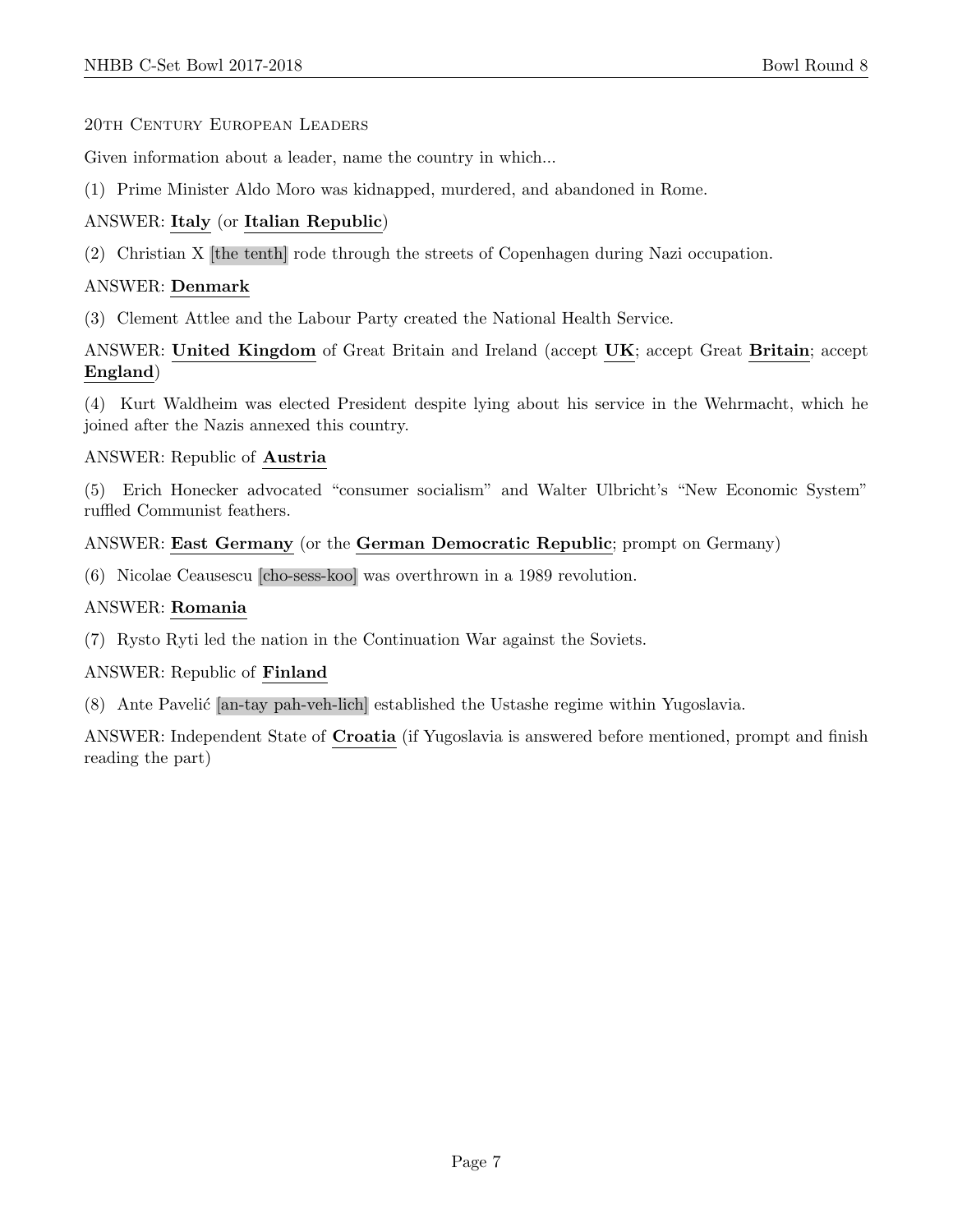#### The Opium Wars

#### Name the...

(1) Country that lost both Opium Wars to Britain.

#### ANSWER: China

(2) Reigning British queen during the 19th century Opium Wars.

#### ANSWER: Victoria

(3) European nation that joined Britain during the Second Opium War after the execution of Auguste Chapdelaine [oh-GOOST shap-deh-LAN].

#### ANSWER: France

(4) Dynasty in power during the Opium Wars. It fell during the Xinhai [shin-hai] Revolution of 1911.

ANSWER: Qing [cheeng] Dynasty (do not accept Qin)

(5) City where the unequal treaty ending the First Opium War was signed.

#### ANSWER: Treaty of Nanjing

(6) Port city where Commissioner Lin destroyed the opium that started the First Opium War.

#### ANSWER: Canton (or Guangzhou)

(7) Waterway, first connected during the Sui Dynasty, that the British blocked during the Opium Wars.

#### ANSWER: (Beijing-Hangzhou) Grand Canal

(8) Event that sparked the Second Opium War, when officials seized the namesake merchant ship.

#### ANSWER: Arrow incident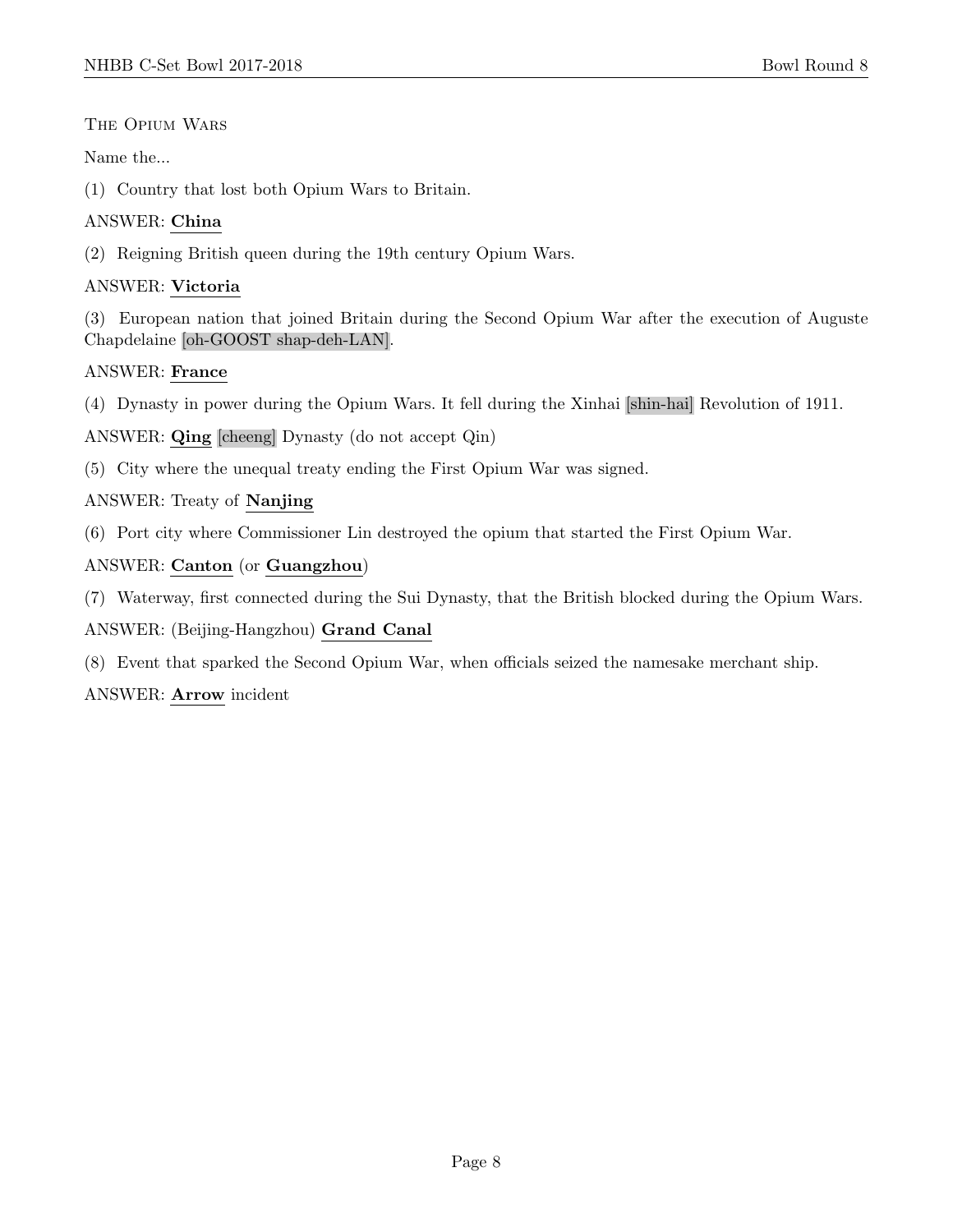## Fourth Quarter

(1) John Bowring signed a treaty with this kingdom to grant Britain most favored nation status. Taksin the Great liberated this nation, which was modernized during the Chakri dynasty by (+) Mongkut. While it was ruled by King Narai of the Ayutthaya Dynasty, the Taungoo Dynasty of Burma invaded this nation, though this Southeast Asian country was (\*) never colonized by European powers. Several kings named Rama have ruled, for ten points, what country that was once known as Siam and whose capital is Bangkok?

ANSWER: Thailand (accept Siam before mentioned)

(2) Aboriginal leader William Cooper led a march in Melbourne protesting this event, one of the few global protests against it. This event followed the announcement that "spontaneous" demonstrations would not be hampered, made by Joseph (+) Goebbels. Over ten thousand men were taken to Dachau concentration camp after this event, which was a reaction to the death of (\*) diplomat Ernst von Rath. For ten points, name this 1938 event in Nazi Germany in which thousands of Jewish businesses and synagogues were destroyed.

ANSWER: Kristallnacht (accept Night of Broken Glass)

(3) This man was advised by the half-French Poker Joe, and despite being previously absent, he led forces to victory at the Battle of White Bird Canyon. After having led his forces hundreds of miles from his native Wallowa Valley, this leader was finally defeated by  $(+)$ Oliver Howard at the Battle of Bear Paw. After this man's 1877 surrender to Nelson Miles, he declared "From where the  $(*)$  sun now stands, I will fight no more forever." For ten points, name this Nez Perce chief who fiercely resisted attempts at relocation.

ANSWER: Chief Joseph (accept Young Joseph or Hin-mah-too-yah-lat-kekt)

(4) A lecture by this author subtitled "The Monsters and the Critics" argued that Beowulf should be studied as a poem, not as a pseudo-historical work. C.S. Lewis and this writer were leading members of the  $(+)$  Inklings, an Oxford literary group. A set of three jewels that are infused with the essence of two trees provide the title of a book by this man that was compiled by his son (\*) Christopher, The Silmarillion. For ten points, name this author who created Middle Earth in his Lord of the Rings trilogy.

ANSWER: J.R.R. Tolkien (or John Ronald Reuel Tolkien)

(5) During this conflict, a navy delayed their retreat because of a lunar eclipse; that decision by Nicias doomed the entire force. After Callicratidas lost at this war's Battle of Arginusae [ar-jin-oo-say], (+) Lysander retook command and won at Aegospotami. Alcibiades [alsi-BYE-uh-dees] defected from one side in this war shortly before the disastrous Sicilian Expedition, then later re-defected to  $(*)$  Athens. Thucydides wrote a *History* of, for ten points, what 5th century BC war that Athens lost to Sparta, named for a Greek peninsula?

ANSWER: Peloponnesian War (accept Sicilian Expedition until "Callicratidas" is read, then prompt on it until it is read)